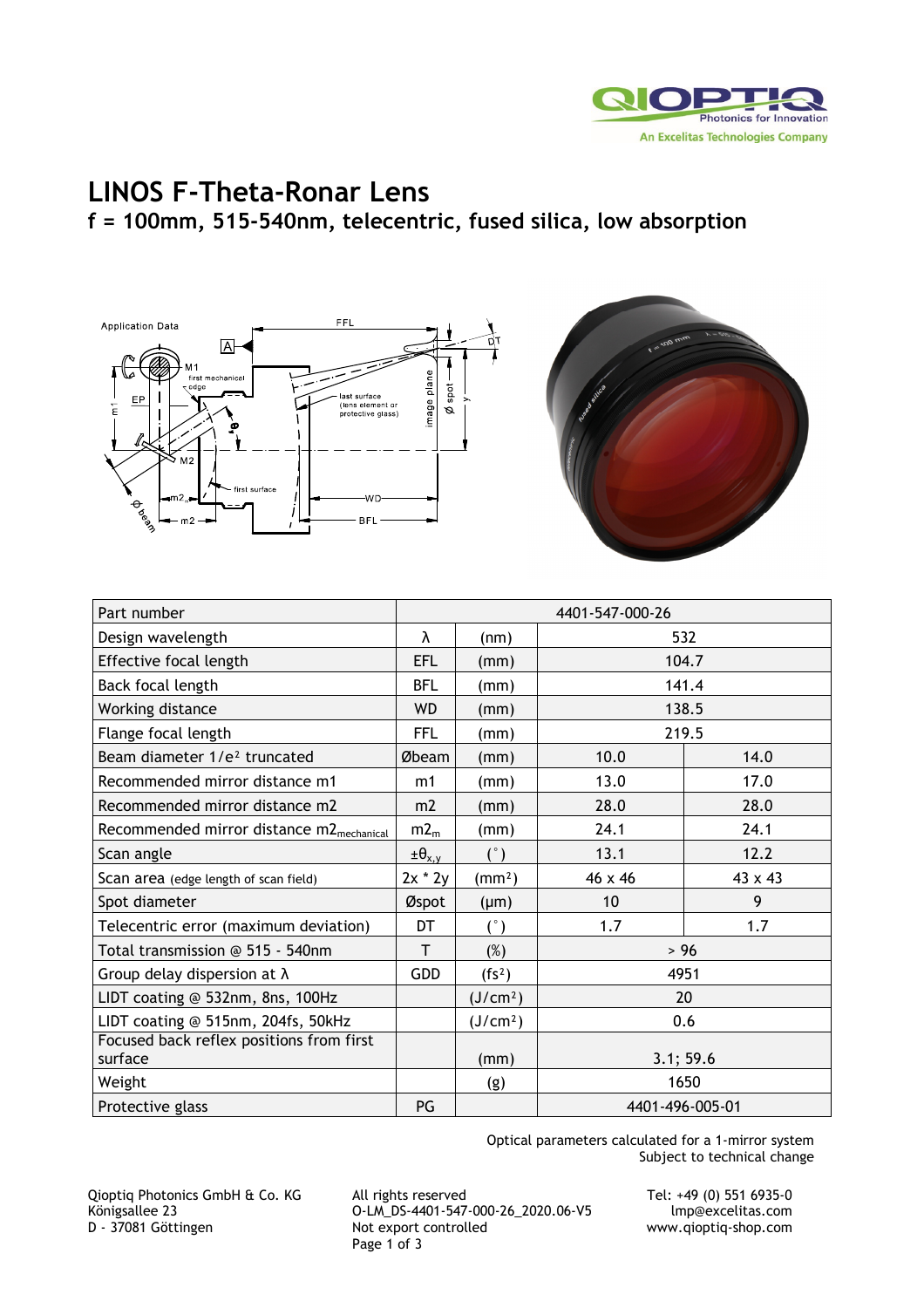## **Mechanical drawing**



Dimensions without tolerances are nominal values and illustration not to scale

## **Spot variation over scanfield**

Spot radius in  $\mu$ m at 1/e<sup>2</sup> level for a Gaussian laser beam ( $M^2$ =1) field size and mirror distances as given above for a 2 mirror scan system, vignetting  $\leq 1\%$ 





For technical explanations, see our homepage.

Qioptiq Photonics GmbH & Co. KG All rights reserved Tel: +49 (0) 551 6935-0<br>C-LM\_DS-4401-547-000-26\_2020.06-V5 mp@excelitas.com Königsallee 23 O-LM\_DS-4401-547-000-26\_2020.06-V5 lmp@excelitas.com<br>D - 37081 Göttingen Not export controlled www.qioptiq-shop.com Page 2 of 3

www.qioptiq-shop.com